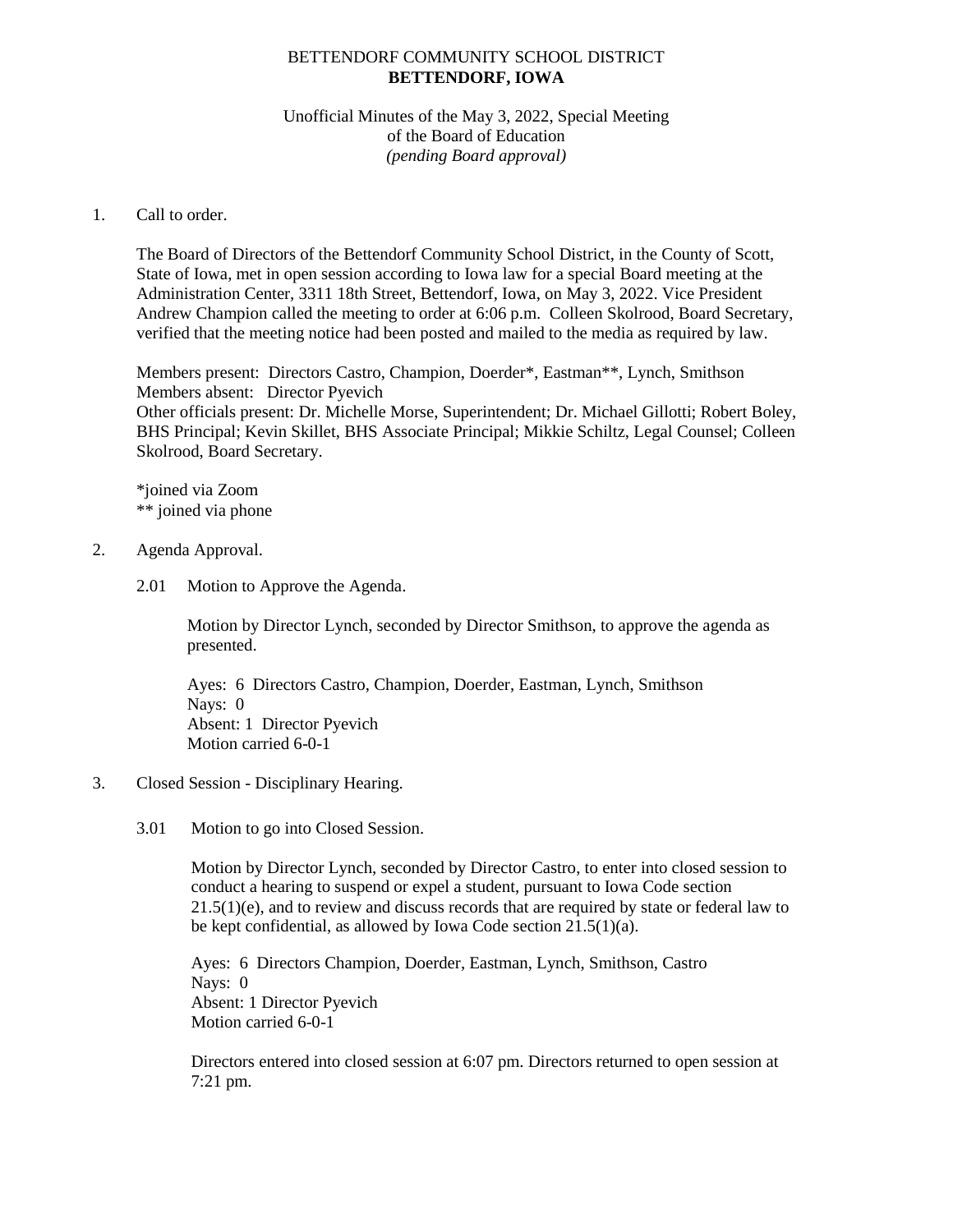- 4. Return to Open Session.
	- 4.01 Approval of Disciplinary Recommendation.

Motion by Director Lynch, seconded by Director Castro, that after having heard the witnesses and examined the exhibits presented by the pirates, the Board makes the following findings:

- The student demonstrated behavior causing a substantial disruption to the school and violating Board Policy. He also exhibited a pattern of behavior creating a disruption and physical aggression.
- The student engaged in a physical altercation with another student. This behavior was after prior incidents and a reentry plan.
- The Board further finds that the continued presence of the student would be detrimental to the best interests of the school by endangering the safety of other students and by encouraging violence, disruption, and other misconduct by others.
- There are no special circumstances applicable here which warrant an exercise of the Board's discretion to impose a lesser penalty than expulsion.
- The student is expelled for the remainder of 2021-22 school year. Expulsion will continue through the third quarter of the 2022-23 school year. Expulsion after the first semester may be lifted if the student provides evidence of enrollment in another school district.
- During such period of expulsion, the student is not allowed on any Bettendorf Community School District property or at any school event where a Bettendorf team is participating.
- In the event the student re-enrolls after the expulsion period, he must participate in a re-entry conference with the administration and provide educational updates and status.
- The student is further directed not to have any inappropriate contact with any witness providing statements or evidence in this case.

Ayes: 6 Directors Doerder, Eastman, Lynch, Smithson, Castro, Champion Nays: 0 Absent:1 Director Pyevich Motion carried 6-0-1

- 5. Exempt Session Negotiations.
	- 5.01 Motion to Enter into Exempt Session.

Motion by Director Lynch, seconded by Director Castro, to enter into exempt session, as provided in the Code of Iowa section 20.17(3) and 20.9 for the purpose of discussing strategies for negotiations.

Ayes: 6 Directors Eastman, Lynch, Smithson, Castro, Champion, Doerder Nays: 0 Absent:1 Director Pyevich Motion carried 6-0-1